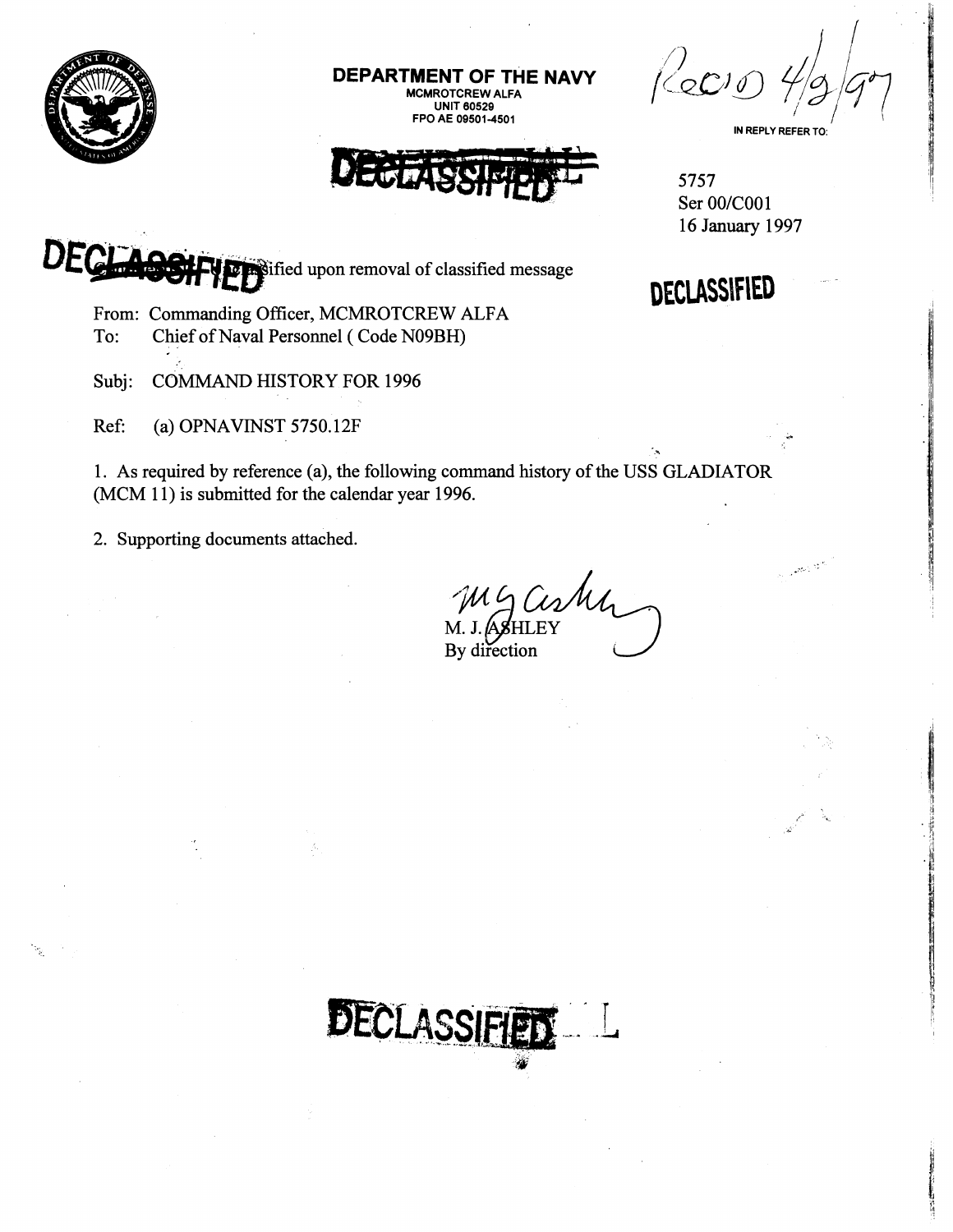

DECLASSIFIED

### **USS GLADIATOR (MCM 11)**

### **COMMAND HISTORY**

**1996** 

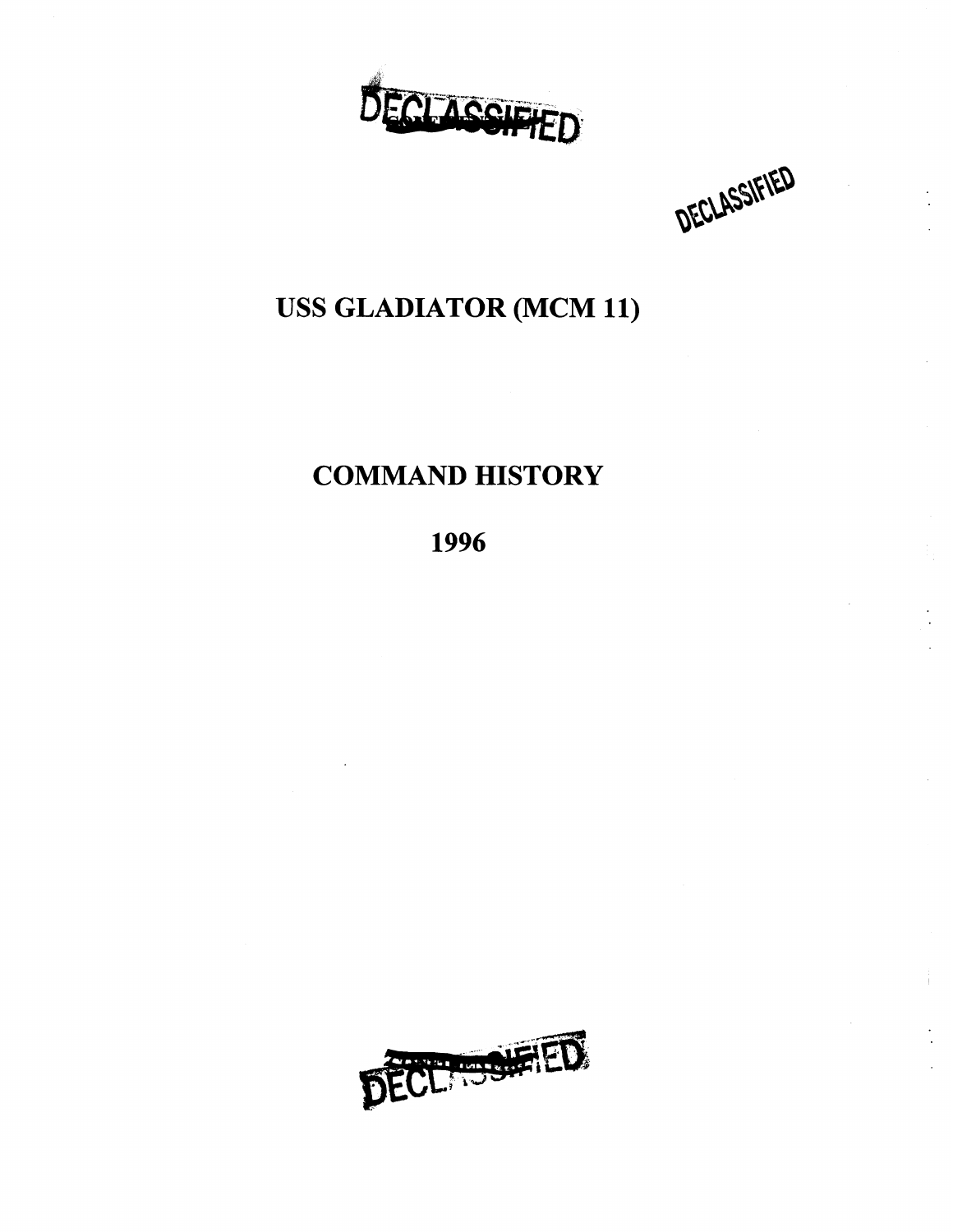

**Characteristics** 

### **Table of Contents**

Section One Command Structure / Mission &

Section Two Chronology 1995

Section Three Narrative USS GLADIATOR

Section Four Supporting Documents -Commanding Officer Biography -COMNAVSURFLANT Norfolk VA 250053ZJAN96/BZ Message for OPPE 96 -COMINEWARCOM Corpus Christi TX 022100ZFEB96/BZ Message for OPPE 96 -USS GLADIATOR 281 838ZMAR96/ Unitsitrep for SAR of T-44 Aircraft -COMREGSUPPGRU Ingleside TX 282156ZMAY96/ BZ Message for SAR of T-44 Aircraft -RESUPSHIP Ingleside TX 011800ZAUG96/ FY96 PMA Ship Availability Completion Report -COMINEWARCOM Corpus Christi TX 101400ZSEP96/ P4 on GLADIATOR'S EPMAC Visit -Commander, Mine Warfare Command, **ltr** dtd 18 Dec 96 Ser N3/776, Summary of Navigational Evaluation Ride

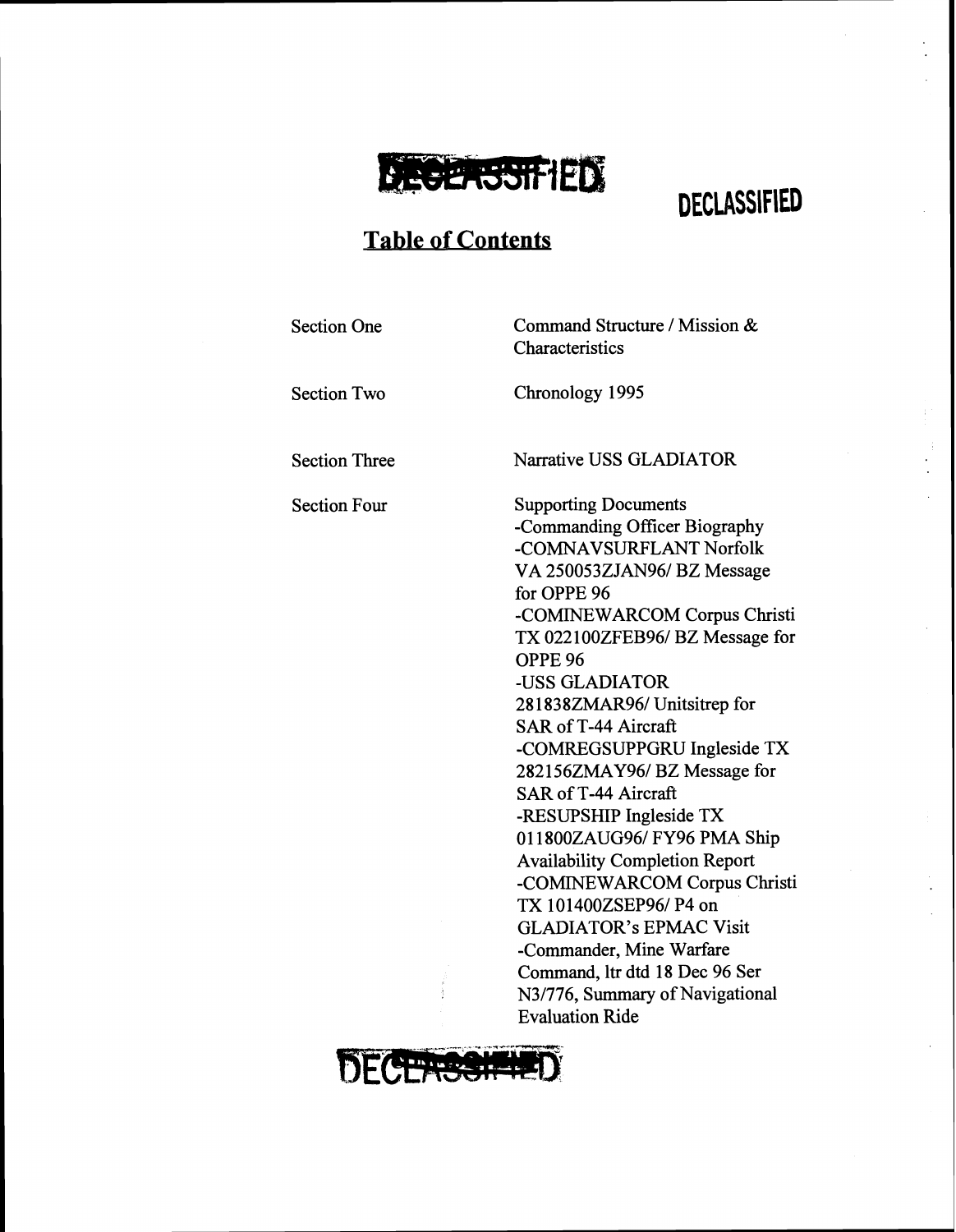

-NAVSURF WARCEN COASTALSYSTA Panama City FL 19 1426ZNOV961 **BZ** on the Recovery of a Remote Minehunting System (RMS) Submersible -COMREGSUPPGRU Ingleside TX 141640ZNOV96/BZ for 1996 Combined Federal Campaign Contributions -COMINEWARCOM Corpus Christi TX/172015ZDEC96/ MCMROTCREW ALFA Mine Warfare Certification (MRC) Completed O6DEC 1996 -Photograph USS GLADIATOR (MCM 11)

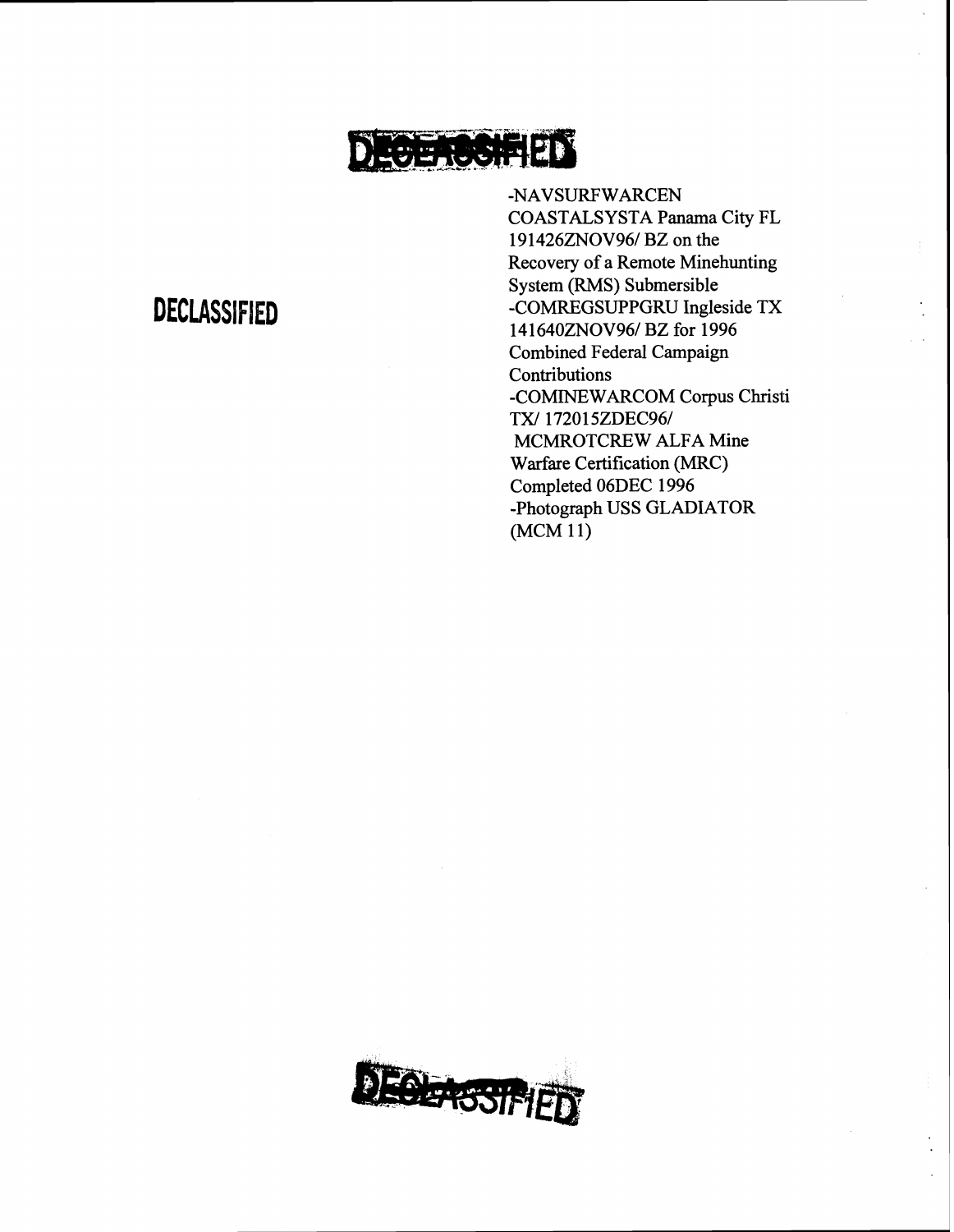

### **SECTION ONE**

DECLASSIFIED

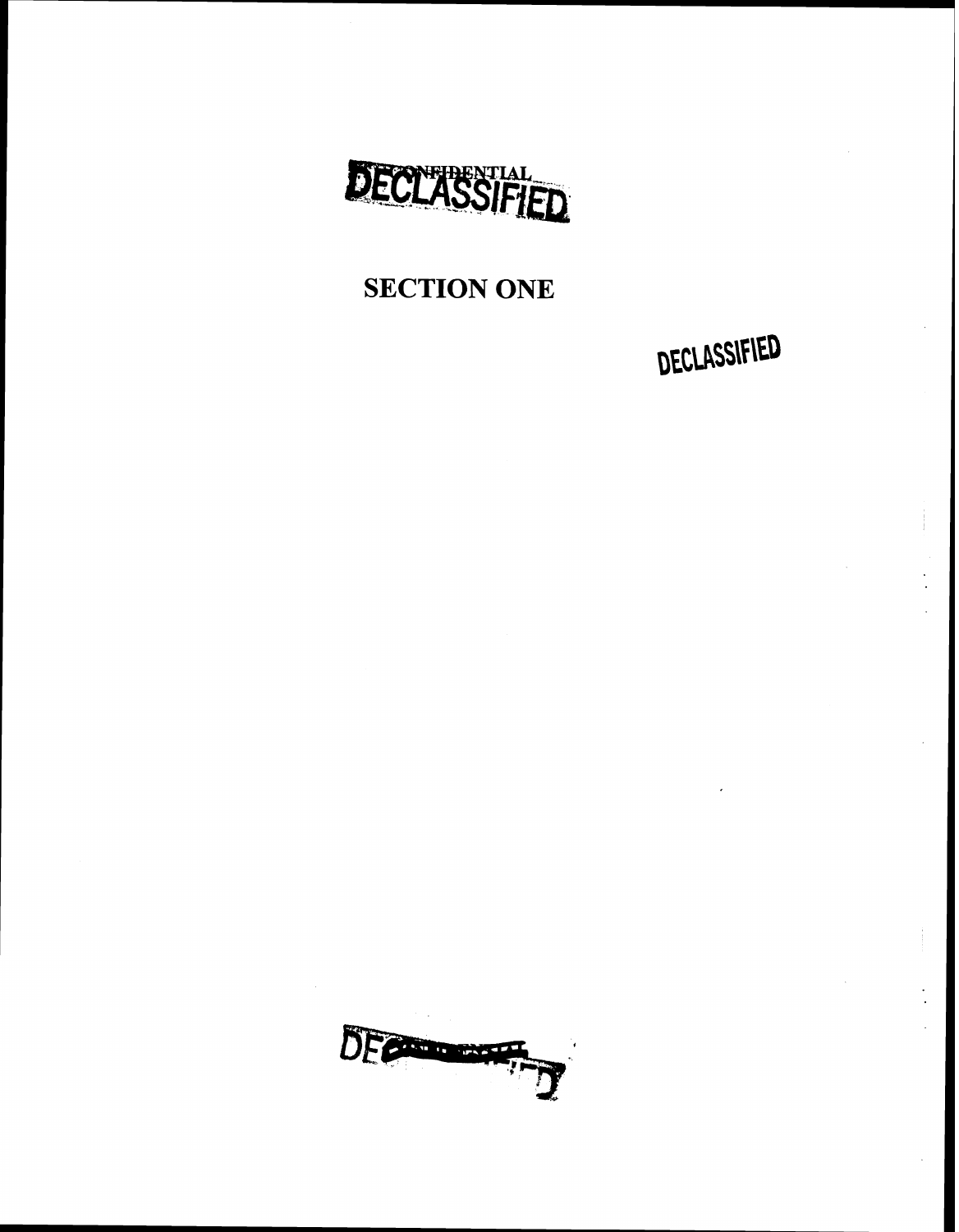# DECLASSIE

### **Command Structure**

#### COMNAVSURFLANT

#### **VADM D. J. Katz**

#### **COMINEWARCOM**

**RADM D.R. Conley COS: B.E. Dewey** 

**COMCMRON ONE COMCMRON TWO** 

## **COMREGSUPPGRU**

**CAPT J.A. Haggart CAPT B.T. Van Belle CAPT R.B. O'Donnell** 

**DECLASSIFIED** 

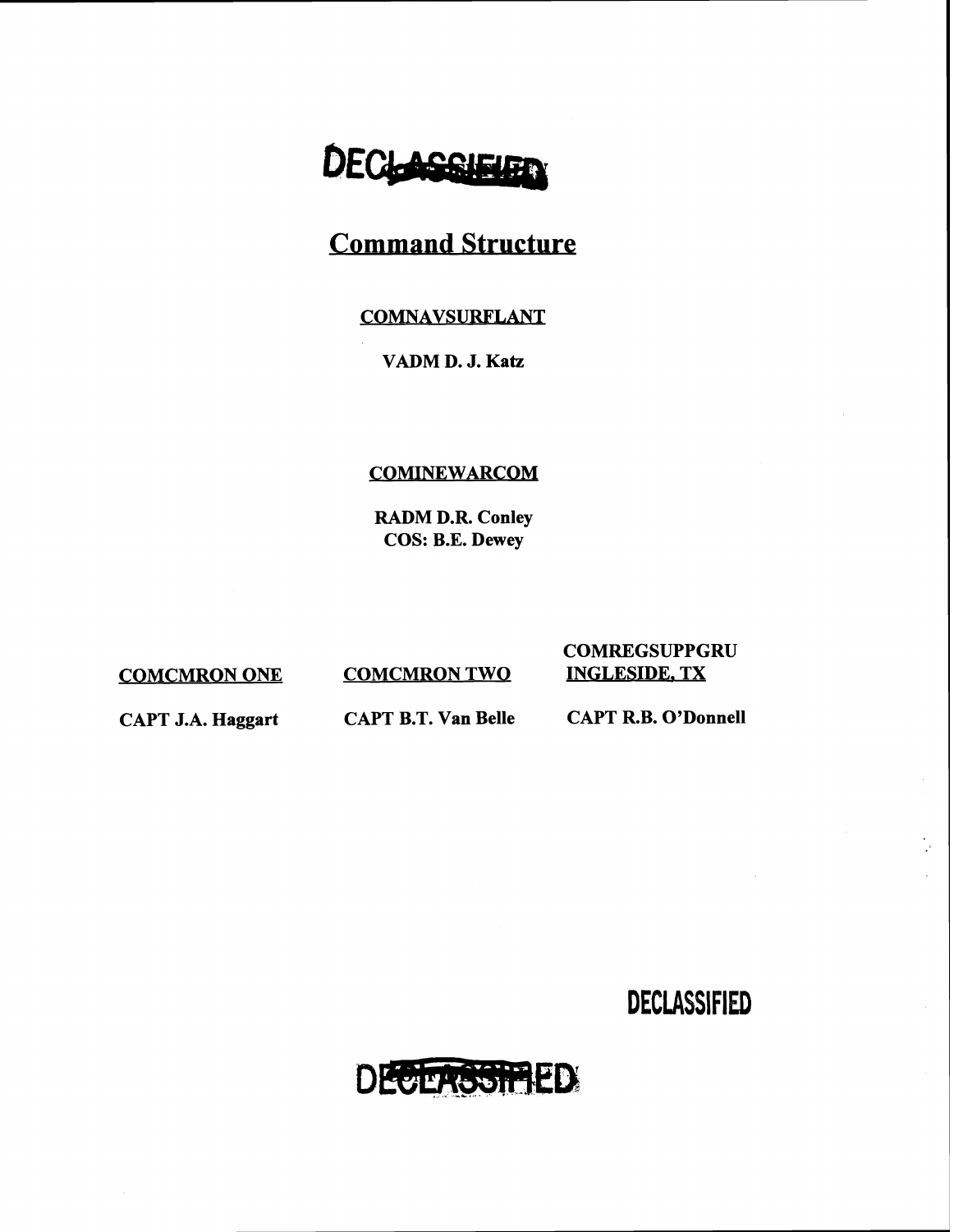DECLASSIFIED



The Mine Countermeasures Ship **GLADIATOR** (MCM **11)** accommodates a crew of eight officers and 84 enlisted crew members. It belongs to the **AVENGER**  (MCM **1)** class, which is the largest wooden hulled ship class in the U.S. NAVY. The MCM class design incorporates modern mine countermeasures technology into a specially designed platform which includes low magnetic signature diesel engines, a precise electronic navigation system, a mine hunting and classification sonar, and a mine neutralization submersible vehicle. The MCM mission is to clear the bottom and water volume of mines in coastal and offshore areas. Production of the **GLADIATOR** is underscored by an extensive array of test for shock, noise, vibration and magnetic signature. The MCM fulfills an important role in the long-standing objective to maintain the nation's mine countermeasures capability.

The U.S. Navy MCM mission statement requires the following strategic factors be considered:

- Ability to deploy world-wide for multi-purpose missions.
- Ability to clear strategic U.S. or foreign ports and harbors of mines.
- Surveillance of U.S. and foreign coastlines.
- Neutralization of a variety of mine threats.
- Peacetime support activities.

U.S. Navy strategic considerations provide the basis for the following MCM mission requirements:

- Search, detect and neutralize moored and bottom mines.
- Sweep moored mines.
- Sweep floating mines by gunfire.
- Accompany deploying forces overseas.
- Permit breakout of U.S. Forces from CONUS ports.
- Provide navigational assistance to other fleet surface units.
- Conduct underwater surveys of ports and harbors.
- Perform collection of oceanographic and navigational data.

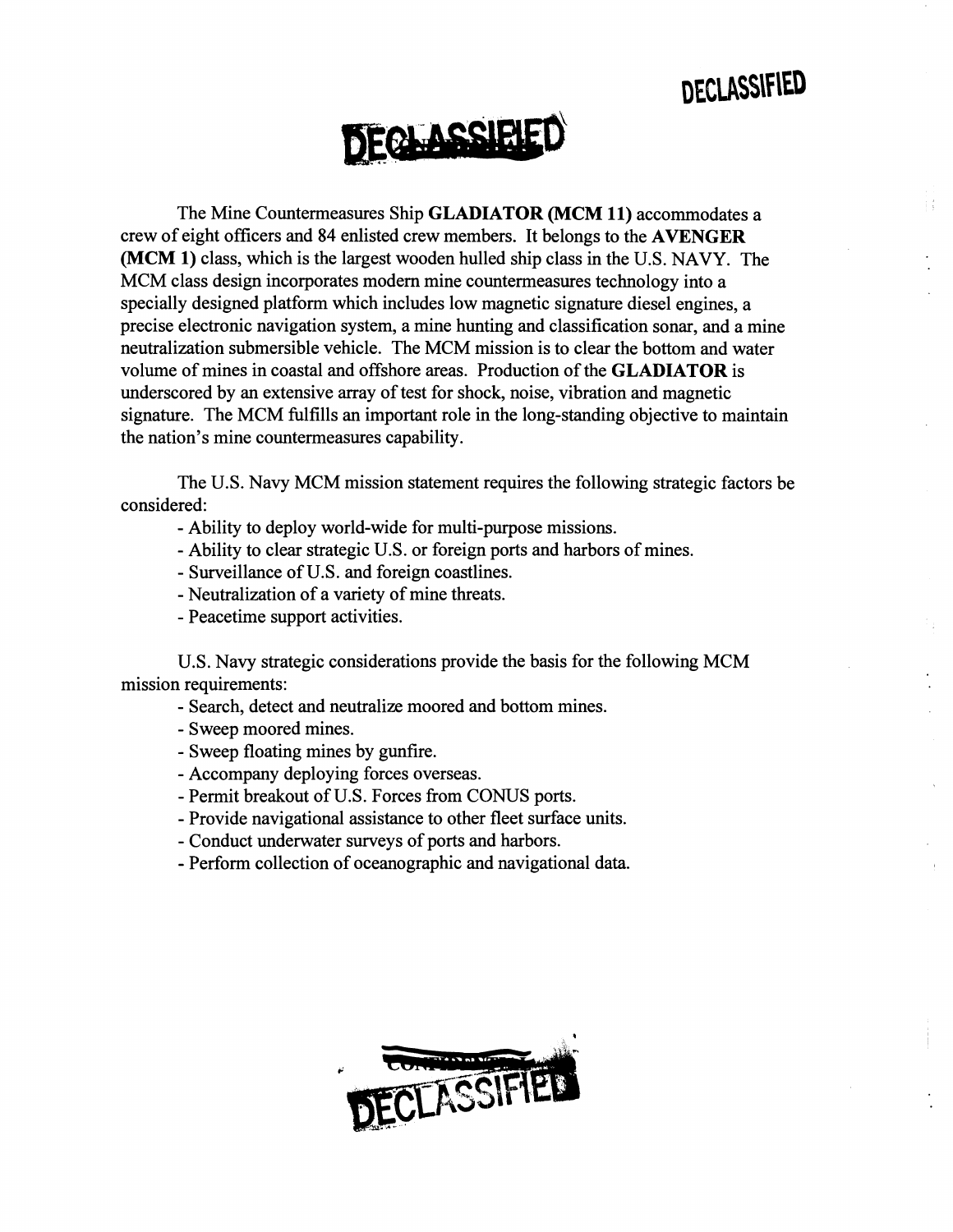

### **SECTION TWO**



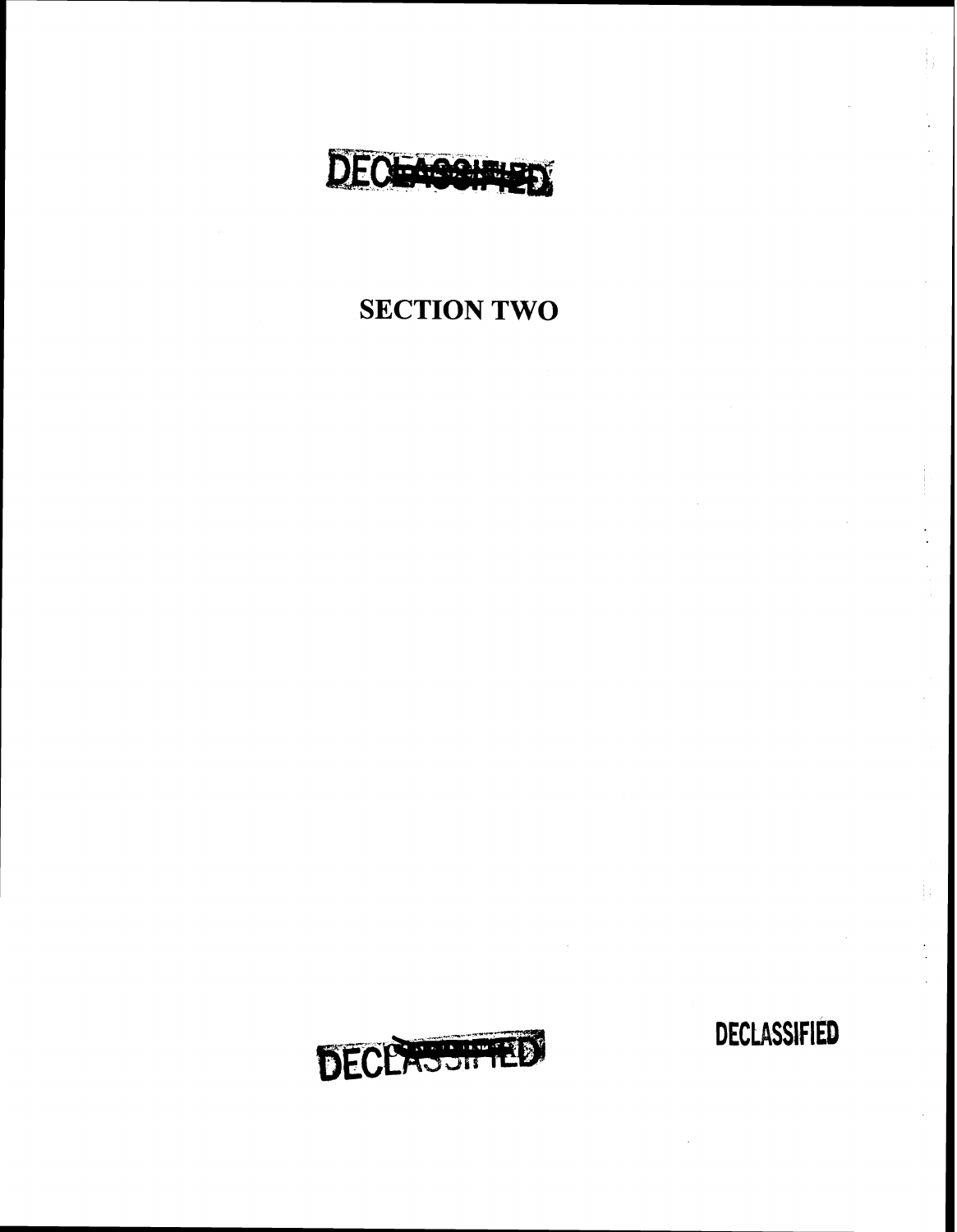## DEGLASSIE

**DECLASSIFIED** 

### **Chronology for 1996**

#### **January 1994**

| $01 - 07$ | Holiday Stand Down Period           |
|-----------|-------------------------------------|
| 10        | Fast Cruise: BECCES/GQ/Zebra Checks |
| $11 - 12$ | <b>Underway OPPE Preps</b>          |
| $16 - 17$ | <b>Underway OPPE Preps</b>          |
| 18        | Fast Cruise: BECCES/GQ/Zebra Checks |
| 19        | <b>COMSHORELANT Tour and Lunch</b>  |
| $19 - 21$ | AMR & MMR Bilge Cleaning            |
| $23 - 25$ | OPPE (U/W portion 24 January 1996)  |
| $29 - 31$ | Incline Experiment                  |
|           |                                     |

#### **February 1996**

| $01 - 09$ | Compass (PQS Management) Program Training for all<br>hands                                           |
|-----------|------------------------------------------------------------------------------------------------------|
| 02        | <b>Start Five Section Duty</b>                                                                       |
| 03        | <b>Awards Ceremony</b>                                                                               |
| 03        | PN1(SW/AW) Selected as COMINEWARCOM Sailor of                                                        |
|           | the Year                                                                                             |
| $05 - 06$ | Sexual Harassment Training for all hands                                                             |
| $08 - 09$ | Underway Enroute to Galveston, TX                                                                    |
|           | -Man Over Board Drill                                                                                |
|           | -Abandon Ship Drill                                                                                  |
|           | -Sonar VDS Operations                                                                                |
|           | -BSP Cast                                                                                            |
| 09        | Arrive Galveston, TX as U.S. Navy representative for                                                 |
|           | Mardi Gras                                                                                           |
| $09 - 19$ | Conduct Ship Tours while inport Galveston, TX                                                        |
| 10        | Honor Guard and Ship's Company March in Krewe of                                                     |
|           | Brew Parade. Crew Members attend both the Coronation                                                 |
|           | and Krewe of Thalazar Balls                                                                          |
| 12        | <b>GLADIATOR</b> host VIP reception for Mayor of Galveston<br>and representatives of the Navy League |

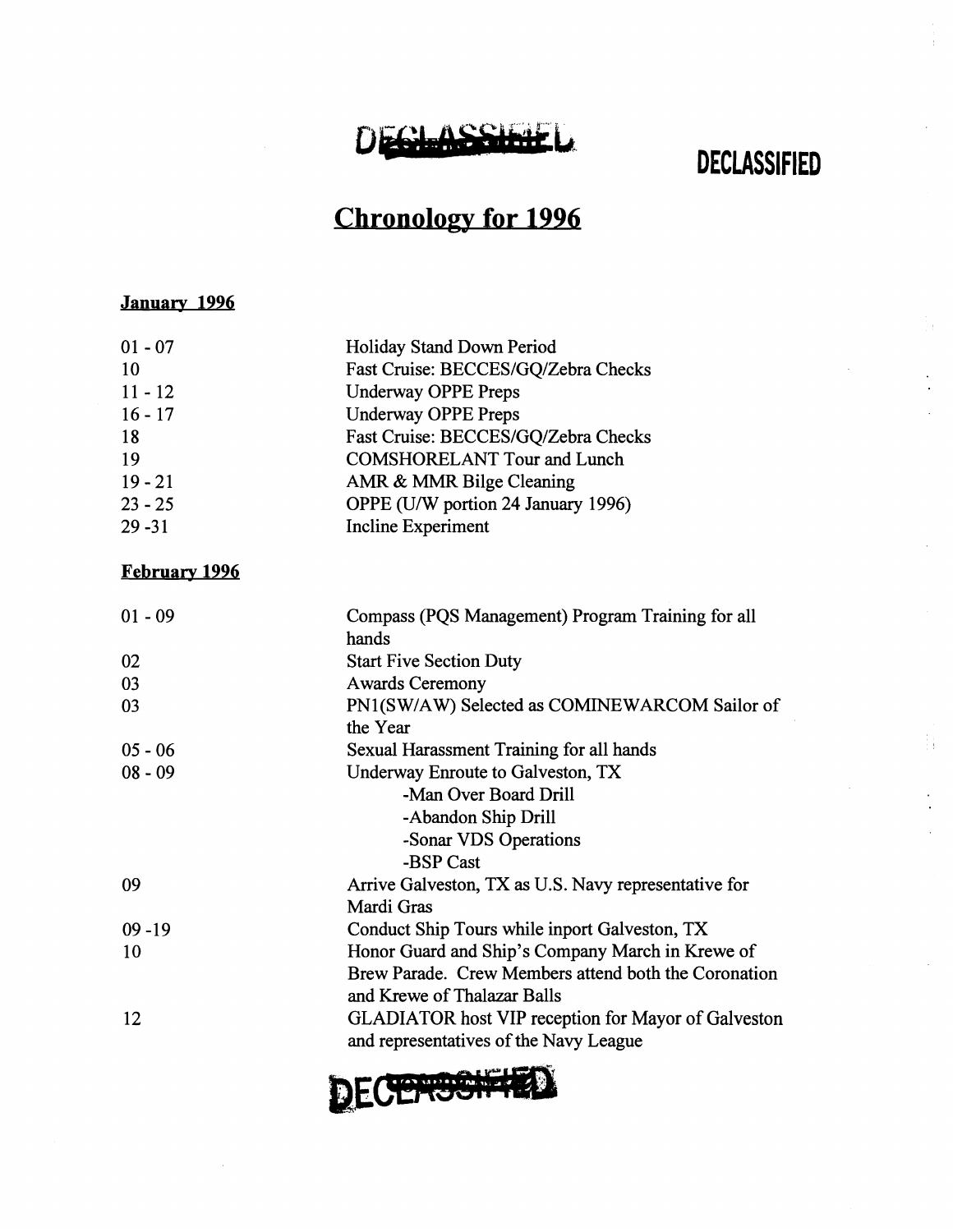DECLASSIFIED

 $\frac{1}{2}$ 

DECLASSIEL

| $14 - 15$<br>15<br>17<br>$19 - 21$              | <b>Safety Stand Down</b><br>GLADIATOR Wins Battle "E", Blue "E", Black "E", Red<br>"E", and Green "E" Mission Area Awards<br>Honor Guard and Ship's Company March in Krewe of<br>Momus Parade. Ship's Officers attend Momus Ball.<br>Enroute to Ingleside, TX<br>-Megger CL Cable<br>-BECCES/GQ<br>-CBR Washdown Operations Test |
|-------------------------------------------------|----------------------------------------------------------------------------------------------------------------------------------------------------------------------------------------------------------------------------------------------------------------------------------------------------------------------------------|
| 22                                              | Pace II registration                                                                                                                                                                                                                                                                                                             |
| 26                                              | <b>HF Transmitter Test</b>                                                                                                                                                                                                                                                                                                       |
| $27 - 29$                                       | Deck Inport MIW Training                                                                                                                                                                                                                                                                                                         |
| 29                                              | Thirty Foreign Naval Attaché Visit From Washing, D.C.                                                                                                                                                                                                                                                                            |
| <b>March 1996</b>                               |                                                                                                                                                                                                                                                                                                                                  |
| $04 - 07$                                       | Underway in Corpus Christi, TX OPAREA for MIW<br>Training<br>-Megger CL Cable<br>-Q-Routing<br>-Mine Hunting<br>-Sonar Conditions Checks<br>-MNS Operations<br>-SOMEST Test                                                                                                                                                      |
| $11 - 15$                                       | Underway in Corpus Christi, TX OPAREA with ATG<br>for TSTA II<br>-MRCI Equipment Inventory Conducted<br>-Mechanical Sweeping<br>-Sonar Conditions Checks<br>-Mine Hunting Training<br>-MNS Operations<br>-Combination Sweeping<br>-SOMEST Test<br>-Danning                                                                       |
| 18<br>$18 - 19$<br>$18 - 21$<br>$18 - 22$<br>22 | Refuel Inport Ingleside, TX<br><b>Small Arms Training at Firing Range</b><br>Sonar Field Change<br>Deck Inport MIW Training<br><b>Command Picnic</b>                                                                                                                                                                             |



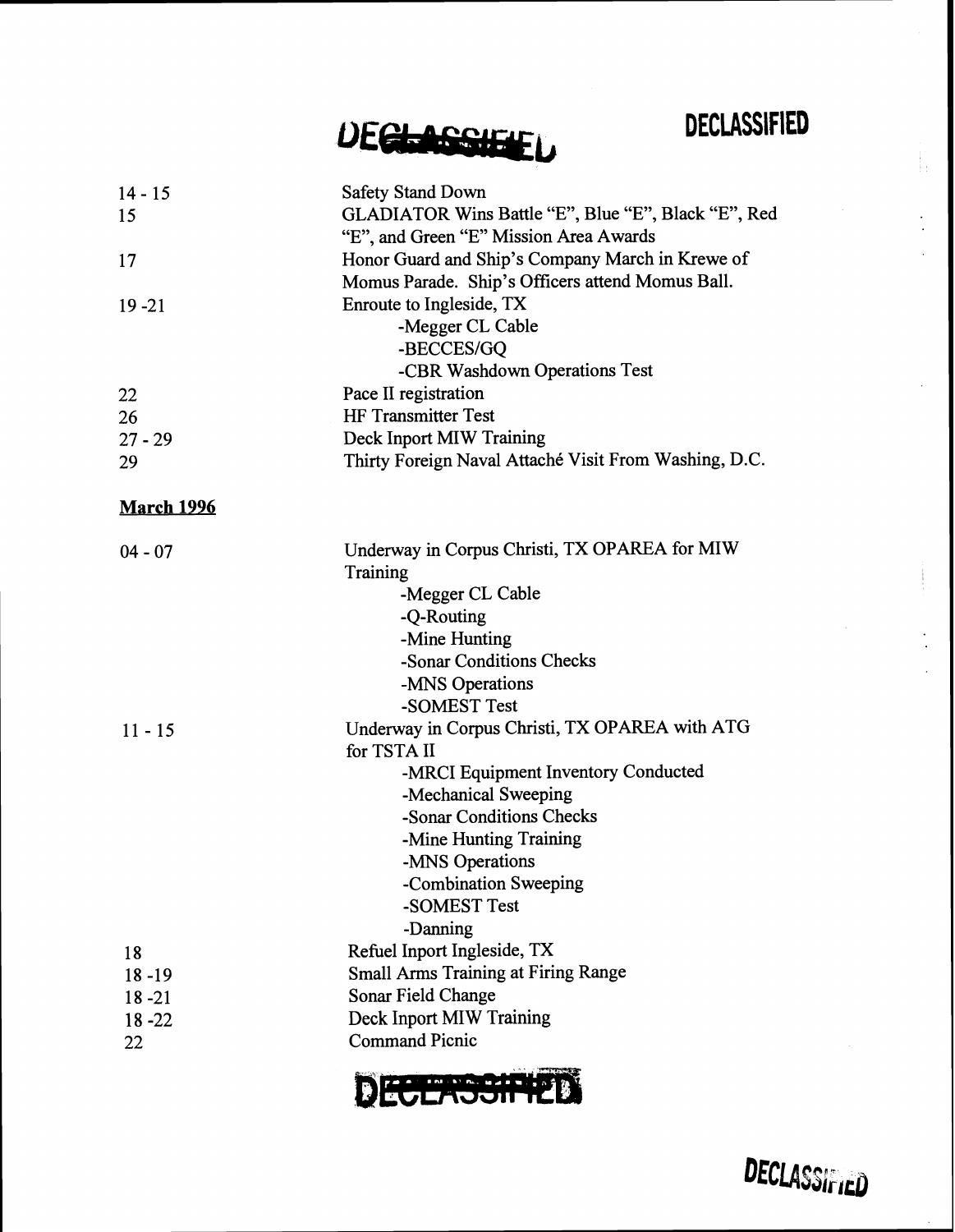CLASSIEIED





 $\Delta$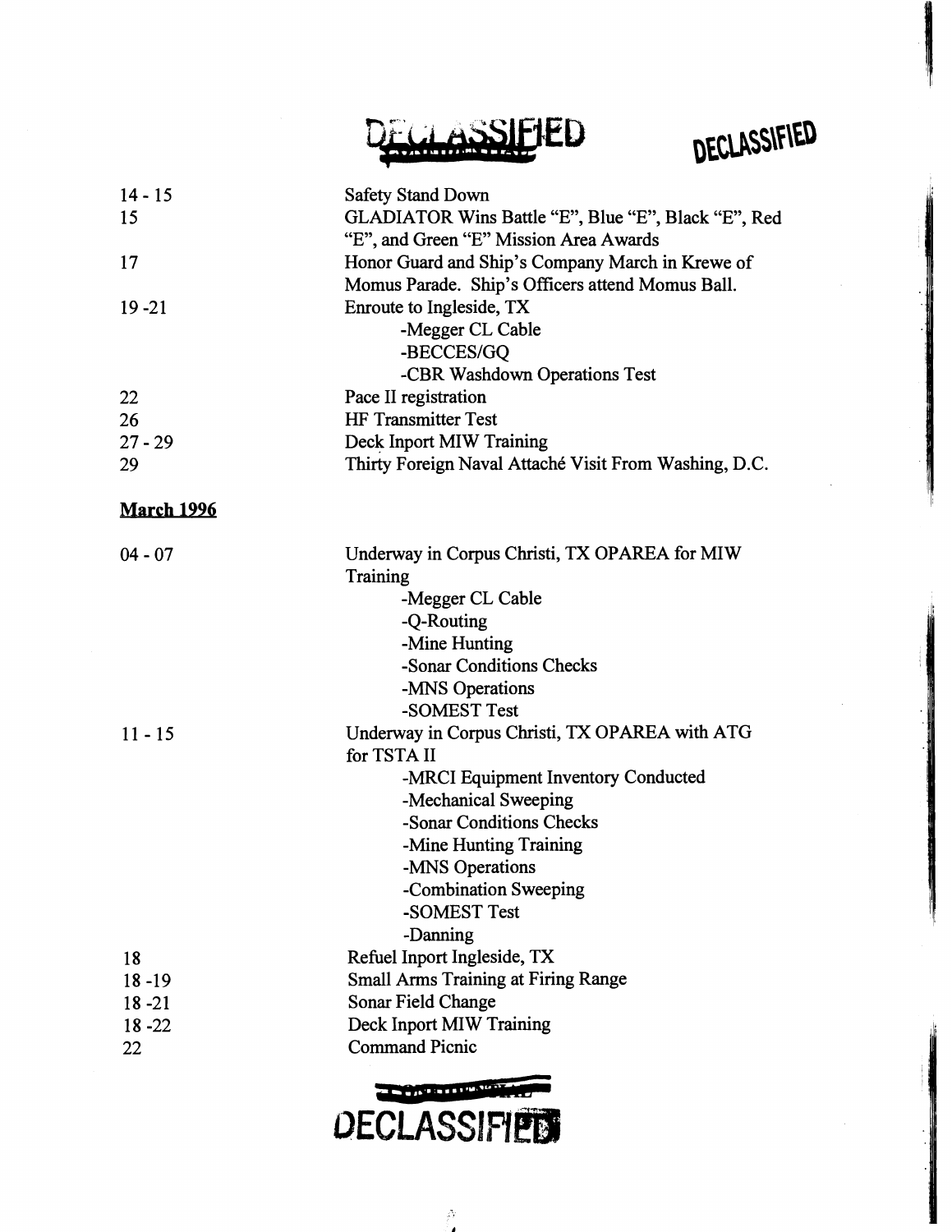# **DECIGABENTRED**

| 22<br>$25 - 29$   | Whites Inspection and Awards Ceremony<br>First Week of TSTA IV, Canceled During Search and<br>Rescue Operation for a Downed T-44 Aircraft from NAS<br>Corpus Christi. GLADIATOR functions as On Scene<br>Commander and assists EOD divers and Aviation Mishap<br>Board.                                                                                                                              |
|-------------------|------------------------------------------------------------------------------------------------------------------------------------------------------------------------------------------------------------------------------------------------------------------------------------------------------------------------------------------------------------------------------------------------------|
| <u>April 1996</u> |                                                                                                                                                                                                                                                                                                                                                                                                      |
| $01 - 12$         | TSTA IV (GLADIATOR Becomes First Ship to Validate<br>Mine Readiness Certification Inspection During Notional<br><b>Training Period)</b><br>-Sonar Conditions Checks<br>-Mine Hunting<br>-Combination Sweeping<br>-Mechanical Sweeping (Double "O")<br>-Q Routing<br>-Danning<br>-Small Boat Vectoring<br>-Anti Mine Gunnery<br>-BSP Casting<br>-MNS Operations<br>-SOMEST Test<br>-MRT Demonstration |
| 15                | LTJG Yarbrough becomes the first MCM Supply Officer to<br>Qualify Surface Warfare Supply Corps Officer (SWSCO)                                                                                                                                                                                                                                                                                       |
| $23 - 26$         | Underway in the Corpus Christi, TX OPAREA for Final<br><b>Evaluation Problem (FEP)</b>                                                                                                                                                                                                                                                                                                               |
| <b>May 1996</b>   |                                                                                                                                                                                                                                                                                                                                                                                                      |
| 09                | VADM Quast Arrives for Tour and Lunch                                                                                                                                                                                                                                                                                                                                                                |
| 13                | Start Planned Maintenance Availability at Peterson Builders<br>Industries, Ingleside, TX                                                                                                                                                                                                                                                                                                             |
| 17                | <b>Command Picnic</b>                                                                                                                                                                                                                                                                                                                                                                                |

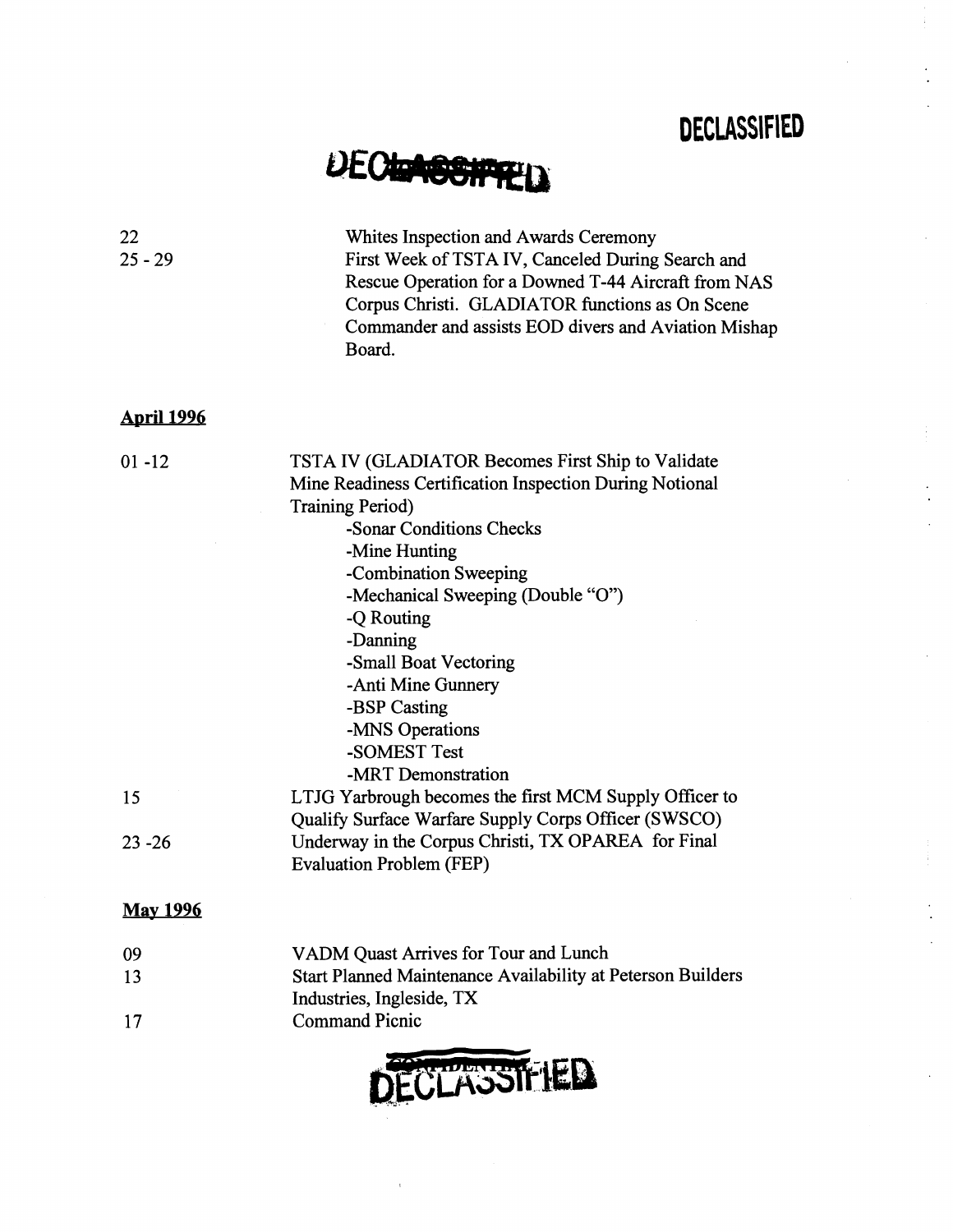

 $\overline{1}$ 

### **June 1994**

| $01 - 30$        | Planned Maintenance Availability at Peterson Builders Industries,<br>Ingleside, TX                                                                                   |
|------------------|----------------------------------------------------------------------------------------------------------------------------------------------------------------------|
| <b>July 1996</b> |                                                                                                                                                                      |
| $01 - 08$        | Planned Maintenance Availability at Peterson Builders Industries.<br><b>GLADIATOR Becomes the First MCM to Complete a PMA</b><br>Ahead of Schedule and Under Budget. |
| 08               | <b>Space Turnover</b>                                                                                                                                                |
| 09               | <b>Dock Trials</b>                                                                                                                                                   |
| 10               | <b>Sea Trials</b>                                                                                                                                                    |
| 15               | Refueling                                                                                                                                                            |
| $16 - 17$        | Underway for PINS Groom, Combat Systems Training,<br>and Engineering Training                                                                                        |
| $17 - 22$        | <b>SLQ-48 Field Change Installation</b>                                                                                                                              |
| 18               | <b>Ammunition Onload</b>                                                                                                                                             |
| 19               | End of Yards Party and Celebration                                                                                                                                   |
| $22 - 24$        | Diesel Inspection                                                                                                                                                    |
| 29 - 02 August   | Underway in the Corpus Christi, TX OPAREA for MP-3<br>Operational Testing (New MNV Bomblet for the Exploitation of<br>Moored Mines)                                  |

#### **August 1996**

| 07        | Diving/Hull Inspection                                      |
|-----------|-------------------------------------------------------------|
| 09        | Underway Enroute to New Orleans, LA                         |
| $12 - 19$ | Port Visit New Orleans, LA Moor Wolfenberg Park and Conduct |
|           | Daily Ship Tours                                            |
| 19        | Underway Enroute to Panama City, FL                         |
| 22        | Arrive Panama City, FL Begin SSQ-94 CIC MIW Operational     |
|           | <b>Evaluation Testing with Coastal System Station</b>       |
| 28        | Conduct Use of Deadly Force and OOD Weapons Training        |

### **September 1996**

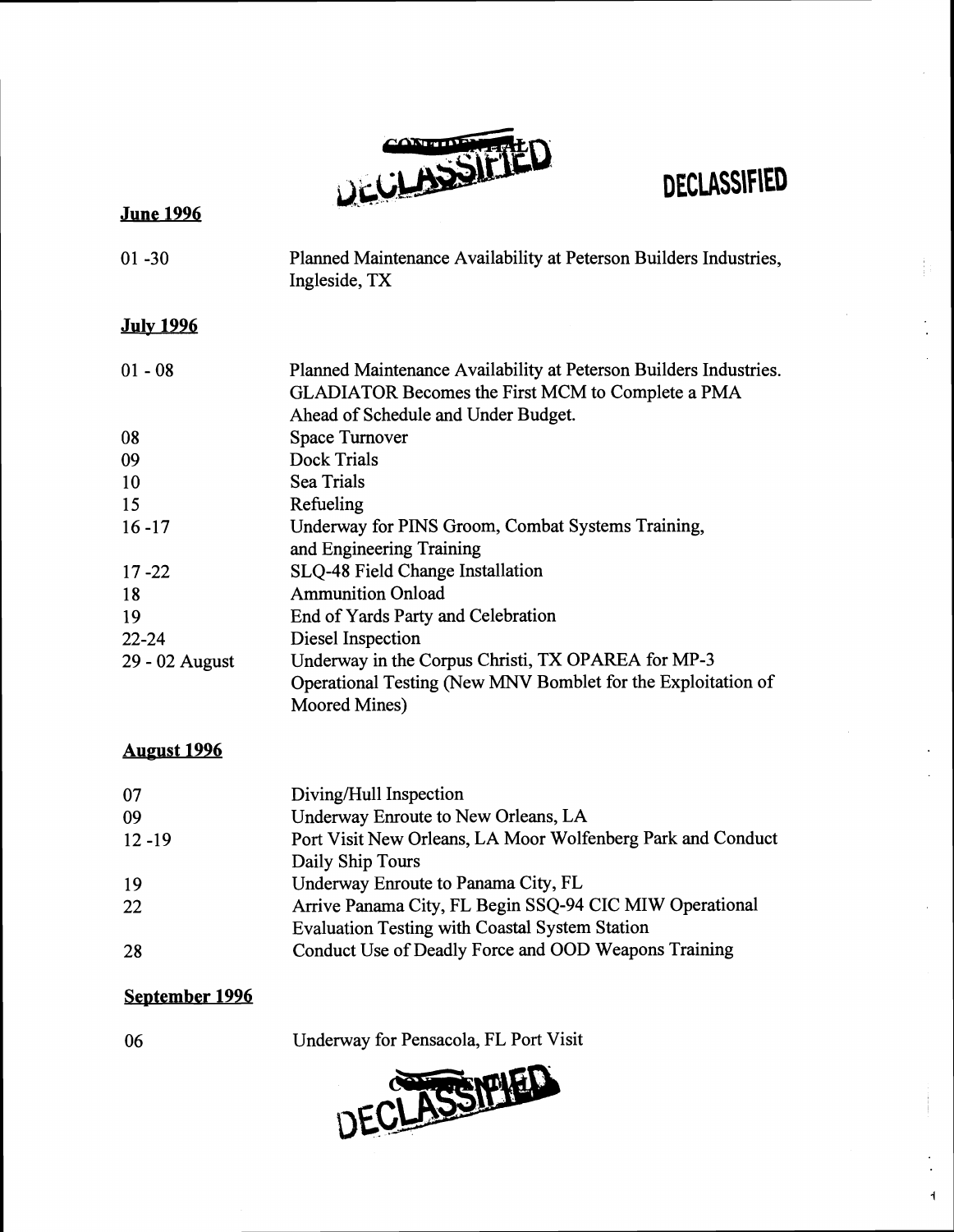

#### **USS GLADIATOR 1996**

1996 was an extraordinary year for GLADIATOR. Her performance throughout the year was exemplary. As the established pace setter in the class, she has amassed a record of numerous first in the MCM community.

The month of January was dedicated to preparing for GLADIATOR'S Operational Propulsion Plant Examination. After completing the holiday stand down period, the crew worked arduously in the Engineering spaces. The Engineering Casualty Control Team and Damage Control Training Team, conducted numerous drills improving the operational performance of both the engineering watch sections and at sea fire party. GLADIATOR'S hard work and in depth planning, resulted in best performance of any MCM on an OPPE. An unprecedented nine of fourteen administrative programs were graded "Excellent", with the remaining two programs receiving grades of "Satisfactory". Management programs were graded "Excellent", material condition "Good", training "Satisfactory", operations "Good", and fire fighting "Good". Both engineering watch teams satisfactorily completed 100% of their assigned drill taskings and the at sea fire party achieved a grade of "good" on the main space fire drill. The senior PEB member complimented the crew on their performance and stated, "This is the best MCM OPPE I have every been involved in." COMNAVSURFLANT RADM Katz sent an OPPE congratulatory message to an MCM, stating "I can think of no better way to start the new year than with such a stellar performance."

During the last week of January, GLADIATOR assisted Naval Sea Systems Command in an Incline experiment. The Incline experiment, consisted of the loading and off loading of large weights on GLADIATOR to access stability and buoyancy.

In February, the ship was chosen to represent the Navy at the City of Galveston's Mardi Gras celebration. The ship's honor guard and crew marched in two large parades, that were both televised. During the port visit the ship hosted over forty five hundred visitors. Besides the numerous official balls attended by the wardroom and crew, the ship played host to City of Galveston and Navy League VIP's. It was at this VIP reception onboard that the Honorable Mrs. Barbara Crews, Mayor of Galveston, presented the commanding officer with the keys to the city. Upon GLADIATOR's departure from Galveston, the crew conducted **MIW** training while enroute back to their homeport of Ingleside, TX in preparation for the start of the MCM notional training schedule. Upon arriving back in home port, GLADIATOR received short notice tasking that they would play host to thirty two foreign Naval Attaché visiting from Washington, D.C. The tour

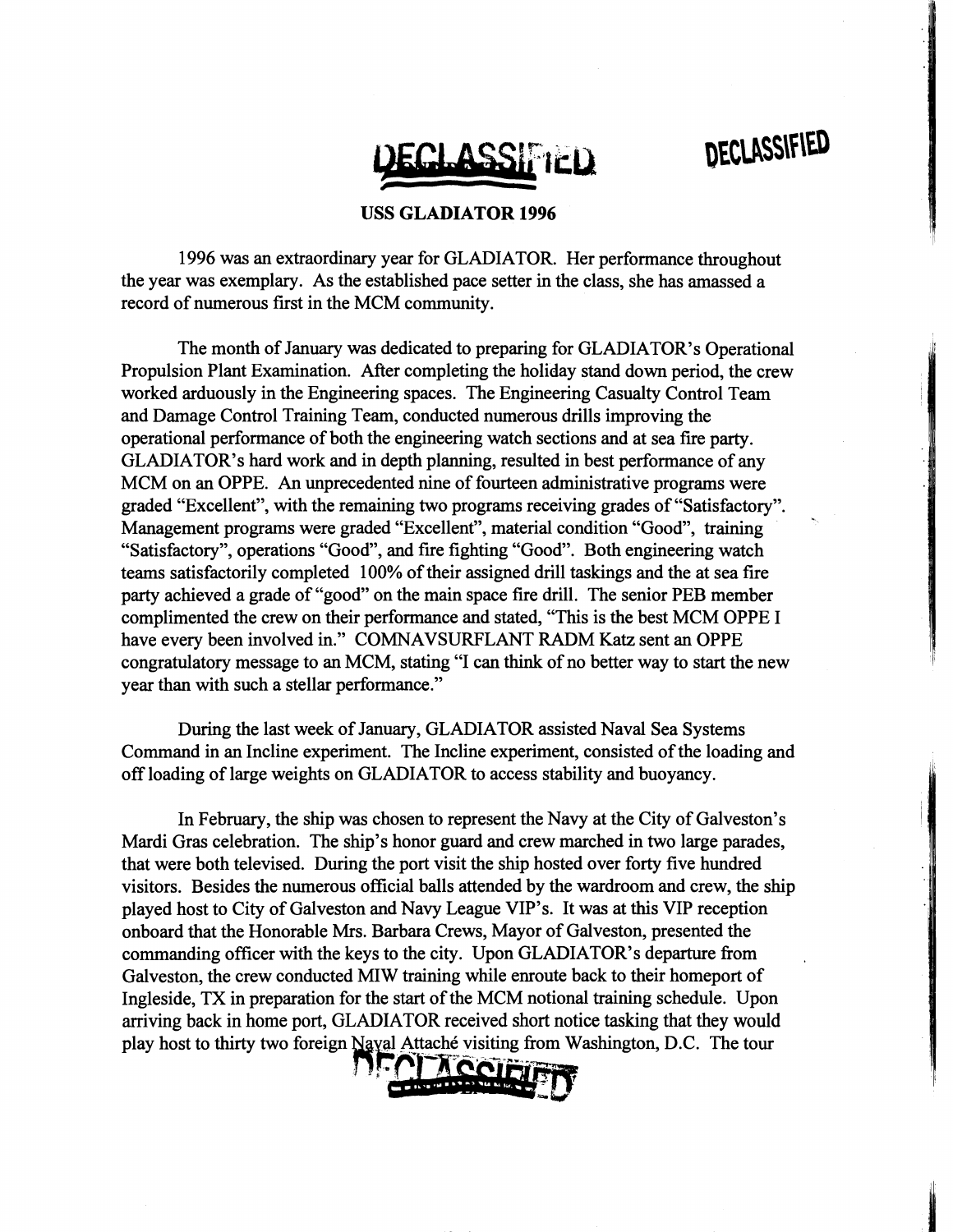

presented the distinguished visitors an overview of MCM mission and appreciation for U.S. mine countermeasures capability.

Other note worthy events taking place in February includes, GLADIATOR winning the coveted Battle "E" for battle efficiency during the 1995 competitive cycle. Other mission area awards included; the Blue "E" for logistics management excellence, Red "E" for engineering excellence, Green "E" for command and control excellence, and the Black "E" for seamanship excellence. PN1 (SWIAW) Castle earned the distinction in February of being selected as the COMINEWARCOM Sailor of the Year. He represented the entire South Texas Surface Navy in Norfolk, VA at the Surface Atlantic Fleet Sailor of the Year competition.

The Tailored Ship's Training Availability (TSTA 11) began for GLADIATOR started during the month of March. Working with Afloat Training Group, Ingleside, TX the crew executed an aggressive training schedule. During the TSTA I1 process an equipment inventory was conducted. Underway training in the local operations area included; meggering the CL cable, Q-routing, mine hunting, sonar conditions checks, MNS operations, mechanical mine sweeping, influence mine sweeping, small boat vectoring and dan buoy evolution's. The TSTA II training period enabled the GLADIATOR to increase their proficiency in their primary mission area of MIW.

> In addition to the training conducted during TSTA 11, GLADIATOR conducted a sonar field change, continued to hold inport MIW training, held an awards ceremony and **Command** picnic.

**6,.** 

The latter part of the month of March had the GLADIATOR back underway, progressing from the TSTA I1 to TSTA IV training periods in the MCM notional training schedule. During the first day of TSTA IV, GLADIATOR responded to an emergency call by the Coast Guard for assistance in searching for missing Navy T-44 aircraft. In company with search aircraft and the USS Defender, a Search And Rescue (SAR) commenced. After hours of searching, only limited wreckage could be found. As the SAR progressing into the evening the search aircraft returned to NAS Corpus Christi and the decision to utilize the ship's sonar to located the submerged aircraft was made. DEFENDER was the first ship to discover the location of the submerged aircraft, GLADIATOR latter confirmed the location of the aircraft and assumed duties as on scene commander when the DEFENDER was called away by other commitments. Once the aircraft was located, the SAR ended and salvage efforts started. GLADIATOR spent the next four days assisting EOD divers and the Aviation Mishap Board in the recovery of the aircraft.

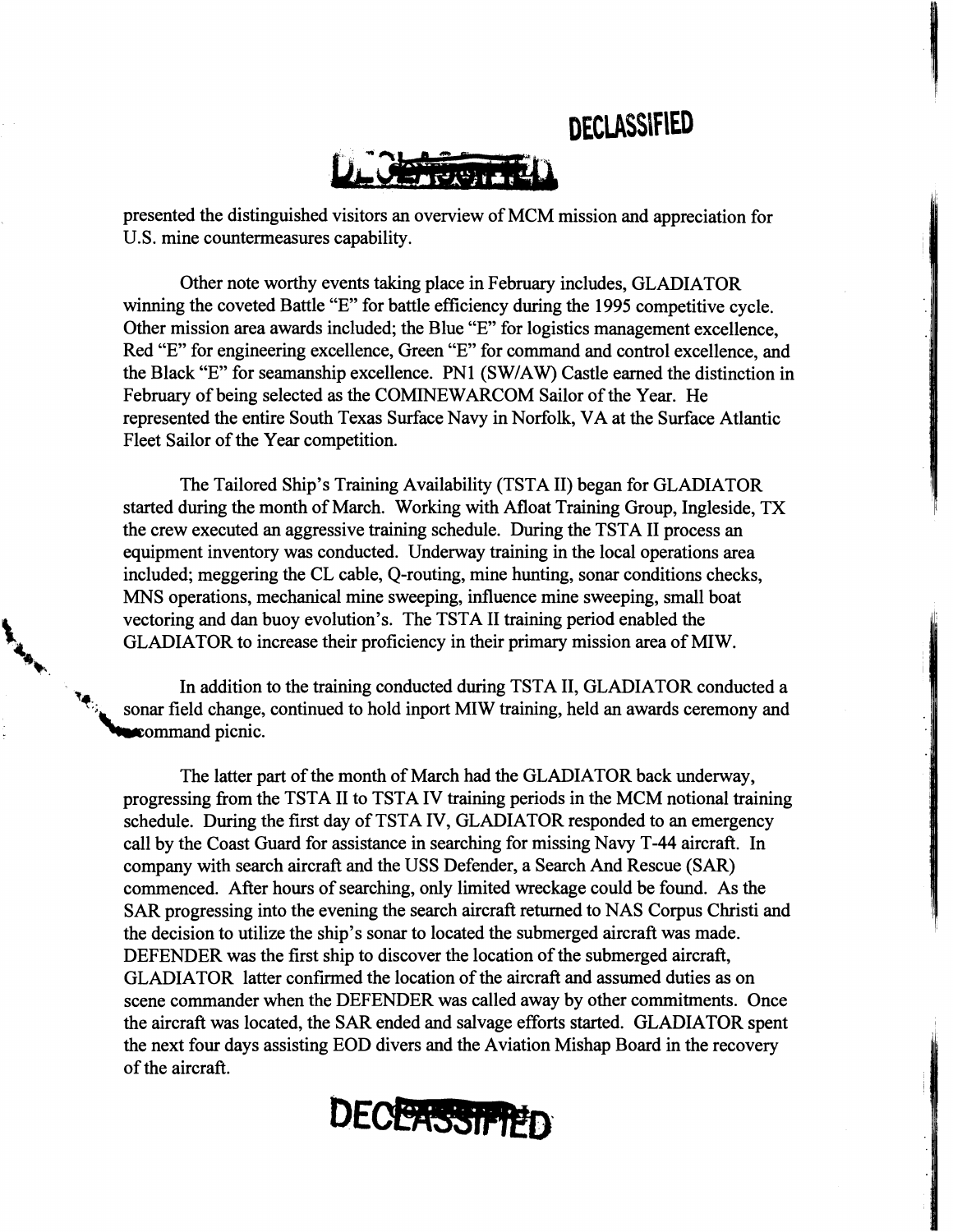After the SAR and salvage efforts were completed for the T-44 aircraft, GLADIATOR restarted the TSTA IV training period. Although hampered by the loss of a week of the training the crew dedicated itself to training and improving their proficiency in MIW. Pursuing an aggressive training cycle, the crew continued practicing MIW evolution's in preparation for its Mine Readiness Certification Inspection (MRCI). The professional knowledge, team work, and proficiency of the GLADIATOR crew was at such a level that the ATG Ingleside, recommended that GLADIATOR attempt to validate MRCI during the notional training cycle during the last week of TSTA IV. GLADIATOR rose to occasion and became the first MCM to validate its MIW certification during the notional training cycle. GLADIATOR challenged along standing paradigm in the MCM community and proved that MRCI could be accomplished during the training period and that redundancy in inspections could be eliminated. By validating its MRCI in during TSTA IV, GLADIATOR paved the way for improving the training process.

In the week following TSTA IV and MRCI, GLADIATOR was once again setting firsts in the MCM community. LTJG became the first MCM supply officer to qualify as a Surface Warfare Supply Corps Officer (SWSCO).

Just one week after  $TSTA IV$ , GLADIATOR found itself back underway pioneering the Final Evaluation Problem (FEP) as the graduation exercise for the MCM notional training cycle.<sup>5</sup> **ALADIATOR** was the second MCM to attempt a FEP. The first MCM and ATG had admortions coordination problems with the first FEP, so GLADIATOR and ATG worked diligently preparing for FEP during the preceding week. The proof of concept for FEP was made dependent upon GLADIATOR'S performance. A senior ATG rider from SURFLANT was assigned to evaluated ATG's, GLADIATOR'S, and the viability of using FEP as a training tool in the MCM community. During a ninety six hour period, GLADIATOR was flexed to the limit of her ability. During the FEP, GLADIATOR proved her proficiency in engineering watch standing, damage control, MIW, and combat system evolution's. The senior rider from SURFLANT complimented ATG and GLADIATOR on their success and proof of concept. He also complimented the GLADIATOR crew for their high level of enthusiasm and professionalism. With the success realized during FEP, the concept was adopted for use by the entire MCM community.

From May to mid July the GLADIATOR entered Peterson Builders Industries, Ship Yard in Ingleside, TX for a Planned Maintenance Availability. From the beginning, the ship and shipyard strived to accomplish 100% of **the assigned work and leave the**  shipyard ahead of schedule, Work to be accomplished included; PINS I11 upgrade,

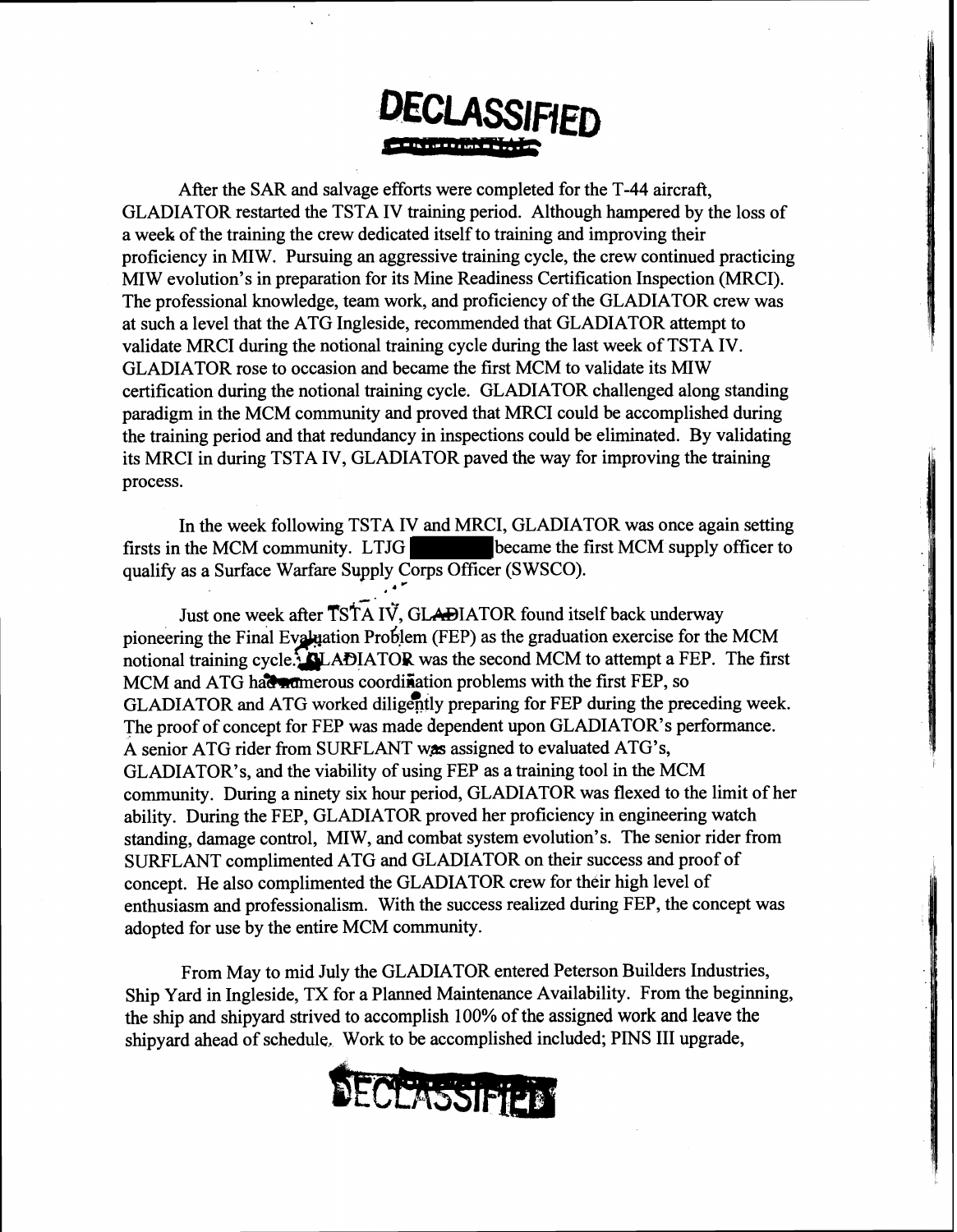

antenna maintenance, Nalfleet cooling change out on all main engines, conversion over to 2 104 lube oil in engineering, rework 1 A SSDG rotor, overhaul all main engines and SSDG's, overhaul of valves in MMR, relag **AMR** and MMR, SICAL, and resurfaced the main deck in PRC. By carefully monitoring Quality Assurance (QA) and established goals with rapid follow up and feedback, GLADIATOR was able to achieve her goal of leaving the shipyard early. On July 18, 1996 GLADIATOR set two first in the MCM community. She was the first MCM to complete a PMA early and was \$24,000 under budget.

After leaving the yards, the ship returned to Naval Station Ingleside. While back at the Naval Station, GLADIATOR performed a diesel inspection just one week out of the yards. The five day inspection was accomplished in only three days, and all six of GLADIATOR'S diesels were certified operational.

Because GLADIATOR had completed the PMA early, COMINEWARCOM selected GLADIATOR as the test platform for the new Mission Package 3 (MP-3). The MP-3 is an improved version of a bomblet for the Mine Neutralization Vehicle (MNV), to be used in the destruction of moored mines. During the two weeks of operational trials, GLADIATOR was required to launch its MNV, hook the MP-3 on to a mine mooring cable, recover the *MNV,* and then detonate the bomblet. Due to the proficiency of the CIC watch teams the training time allotted was reduced from five days to only two. The CIC watch teams worked with the test engineers performing operational test for MP-3 and developing operating procedures and doctrine. GLADIATOR was able to complete all eight demonstration missions, well under the allotted mission times. GLADIATOR'S deck crew was also able to innovatively reduce rearming time from twenty minutes, to just under eight minutes. GLADIATOR completed the testing ahead of schedule, contributed to the establishment of MP-3 doctrine, and contributed to the MP-3's introduction into the fleet as a weapons system.

In August after completing MP-3 Operational Evaluation, GLADIATOR was once again assigned duties as a test platform. The next Operational Evaluation assigned to GLADIATOR, would be a new CIC MIW simulator, the SSQ-94. The installation and testing of the SSQ-94, would be accomplished in conjunction with Naval Sea Systems Command and Coastal Systems Station test engineers in Panama City, FL. Enroute to Panama City, FL the ship made a liberty port visit to New Orleans, LA. While inport in New Orleans, the ship hosted over 6,500 visitors while moored at Wolfenburg Park, just west of the French Quarter.

Upon arrival in Panama City, FL CIC personnel and test engineers worked side by

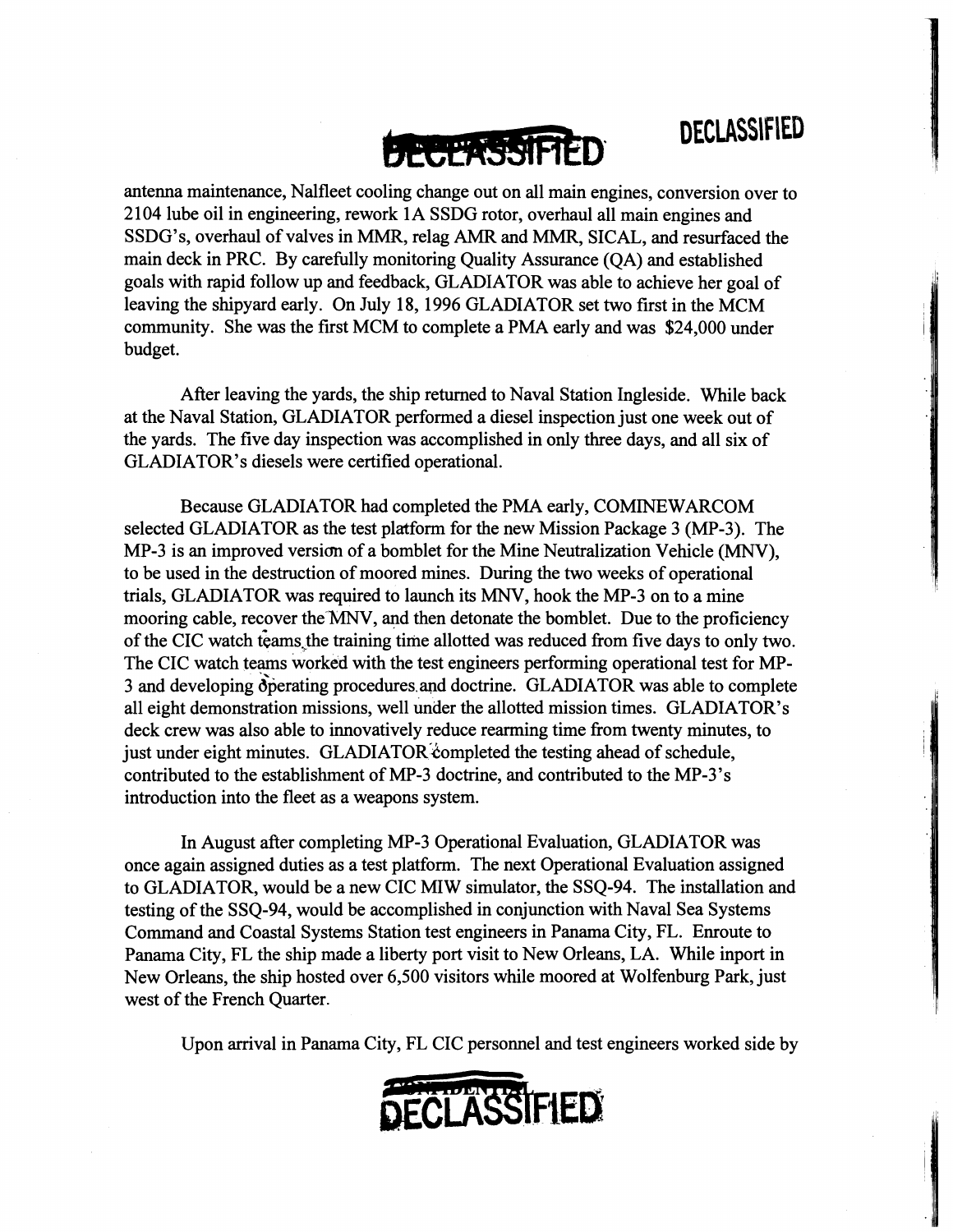DECLASSIFIED



side on the installation of the SSQ-94 CIC MIW Simulator. The SSQ-94 simulator enabled MCM crews to train inport on their sonar displays, SLQ-48 Mine Neutralization Vehicle, and Precision Navigation System (PINS). Through the cooperative nature of the crew and test engineers operational testing progressed. Once the SSQ-94 CIC MIW simulator was installed, CIC personnel were indoctrinated and trained on the new system. Once training was completed, the crew members proficiency was measured prior to and after utilization of the simulator. The use of crew members as test subjects helped establish a base line for the effectiveness of the simulator and its value as a fleet training asset. After the operational testing was completed, GLADIATOR departed Panama City, FL enroute back to its homeport of Ingleside, TX. While participating in operational testing in Panama City, FL GLADIATOR made port calls to Pensacola, FL and Tampa, FL.

Back in Ingleside, TX the pace of scheduled evolutions did not slow. After just a week back in port, GLADIATOR was scheduled to participate in Joint Task Force Exercise (JTFX) 97-1. The JTFX encompassed two MCM, one MHC, and four MH-53E helicopters clearing an amphibious operation area. The area to be cleared was geotranslated from the Corpus Christi Operation Area, to an Operations Area in South Carolina where an Amphibious task group was conducting exercises.

Just four days after completing the JTFX, GLADIATOR was once again underway. In late October, the ship was schedule to serve as test platform for a new generation of sonar displays. Coastal Systems Station Panama City, FL had developed new TACT IV sonar displays for the SQQ-32 sonar system. The new displays added ease of operation, color, windows displays, and increased processing speed. Working closely with test engineers, the crew assisted in the removal of the old displays and the installation of the test displays. Most of the month of November was spent underway, testing the new displays in both shall and deep water environments. Many software faults were identified and corrected in the testing. Also during the display testing, an operational test was conducted on a new Battle Space Profiler (BSP) winch and the "Metal" environmental evaluation program. The success of the testing, enabled the test engineers and crew to complete operational testing ten days early. The early completion of testing, insured that GLADIATOR was able to return to homeport in time to enjoy Thanksgiving with their families.

While enroute to Ingleside the crew engaged in numerous engineering training evolutions and MIW training on the 6H combination sweep. After the Thanksgiving brake, GLADIATOR was again underway to demonstrate the 6H combination for